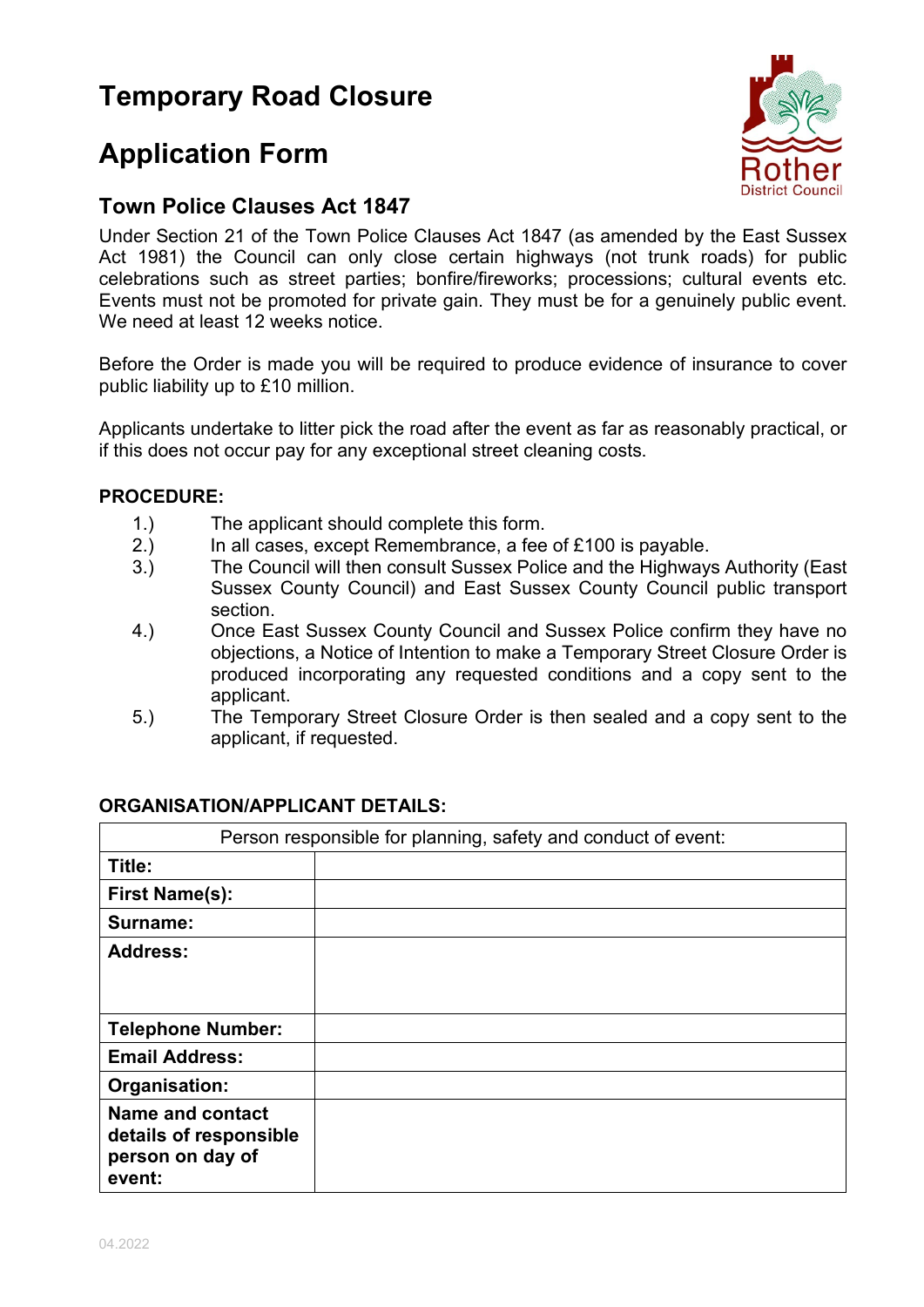| <b>Please confirm what</b> |  |  |
|----------------------------|--|--|
| charity will benefit       |  |  |
| from any profits.          |  |  |

For events that are not a cultural or community event, as defined by the Temporary Road Closure Policy-adopted by Licensing and General Purposes Committee on 3/07/20 Orders will only be made if all proceeds of the event must be donated to a registered or local charity , allowing for a small carry-over in monies that is deemed reasonable to support the continuation of the event for future years. For first-time applications, an undertaking must be given that this will apply.

### **DETAILS OF PROPOSED EVENT:**

| <b>Name of Event:</b>                                                                                                                                                                                                                                                                                                                                   |                                |
|---------------------------------------------------------------------------------------------------------------------------------------------------------------------------------------------------------------------------------------------------------------------------------------------------------------------------------------------------------|--------------------------------|
| Type of Event: (e.g. public celebrations,<br>fireworks/bonfire, remembrance)                                                                                                                                                                                                                                                                            |                                |
| Is Event static or a procession?                                                                                                                                                                                                                                                                                                                        | Yes/No (delete as appropriate) |
| Date of Event:                                                                                                                                                                                                                                                                                                                                          |                                |
| Time of Road Closure: (fromto)                                                                                                                                                                                                                                                                                                                          |                                |
| <b>Precise Location of Proposed Event:</b><br>(e.g. Ash Lane from the junction with Oak Road<br>to the junction with Rowan Way)                                                                                                                                                                                                                         |                                |
| Please provide a plan.                                                                                                                                                                                                                                                                                                                                  |                                |
| <b>Proposed Diversion:</b>                                                                                                                                                                                                                                                                                                                              |                                |
| Have you held this Event before in the<br>District?                                                                                                                                                                                                                                                                                                     | Yes/No (delete as appropriate) |
| If Yes, when was it last held?                                                                                                                                                                                                                                                                                                                          |                                |
| If no, please provide an undertaking<br>that all proceeds of the event will be<br>donated to a registered or local charity                                                                                                                                                                                                                              |                                |
| For events that are not a cultural or<br>community event, as defined by the<br><b>Temporary Road Closure Policy-adopted</b><br>by Licensing and General Purposes<br>Committee on 3/07/20, please attach a<br>copy of the previous years' audited<br>accounts showing that all proceeds of the<br>event were donated to a registered or local<br>charity |                                |
| Is there local support for this event<br>taking place & the road being closed?                                                                                                                                                                                                                                                                          |                                |
| Please list any residents or businesses<br>that have expressed concerns or<br>objections to the road being closed,<br>together with any reasons:                                                                                                                                                                                                        |                                |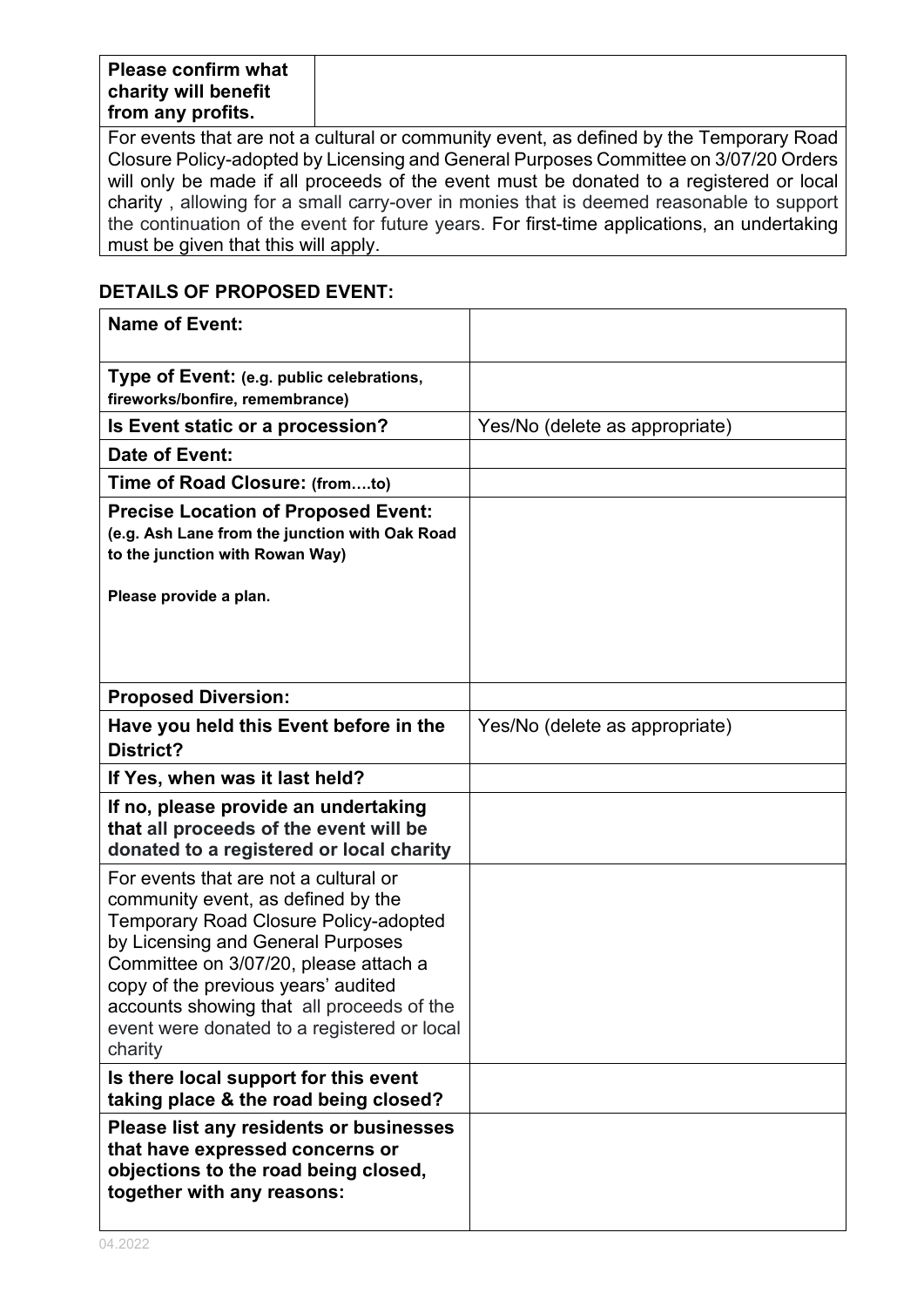| How many people are expected to                                                                                                                                                                                                     |                                |
|-------------------------------------------------------------------------------------------------------------------------------------------------------------------------------------------------------------------------------------|--------------------------------|
| attend/participate?                                                                                                                                                                                                                 |                                |
| Is a bus route affected?                                                                                                                                                                                                            |                                |
| What measures will be required to<br>minimise disruption to buses?                                                                                                                                                                  |                                |
| Please give details of the arrangements<br>for marshals/stewards: (i.e. how many;<br>where will they be etc)                                                                                                                        |                                |
| Will money be collected for charitable<br>purposes?                                                                                                                                                                                 | Yes/No (delete as appropriate) |
| Will there be any public entertainment?<br>(e.g. live music)                                                                                                                                                                        |                                |
| The event organiser is responsible for the<br>collecting and disposal of all waste arising<br>from the event.<br>Please confirm who will collect and                                                                                | Insert name of waste company   |
| remove all waste during and after the<br>event?                                                                                                                                                                                     |                                |
| Waste services are not provided by the<br>Council and charges will apply if required.                                                                                                                                               |                                |
| The event organiser is responsible for the<br>collecting and removal of all litter arising<br>from the event.                                                                                                                       |                                |
| Please confirm number of persons<br>designated to litter picking during and<br>after the event.                                                                                                                                     | Insert number of persons       |
| Street cleansing services for events are<br>not provided by the Council and charges<br>will apply if required.                                                                                                                      |                                |
| <b>Enclosed is my Event Management</b><br><b>Plan with Risk Assessments to show</b><br>how the event can take place without<br>creating any unnecessary or uncontrolled<br>hazards to the public to include all items<br>as below:- |                                |
| a) All identified risks and appropriate<br>control measures associated with the<br>event                                                                                                                                            |                                |
| b) A Road Signage Schedule                                                                                                                                                                                                          |                                |
| c) a map indicating positions of road<br>closure/route diversion signs/barriers                                                                                                                                                     |                                |
| d) a map indicating positions of<br>marshals/stewards etc e) description of<br>wording/size/colour of the road<br>closure/diversion signs, barriers etc                                                                             |                                |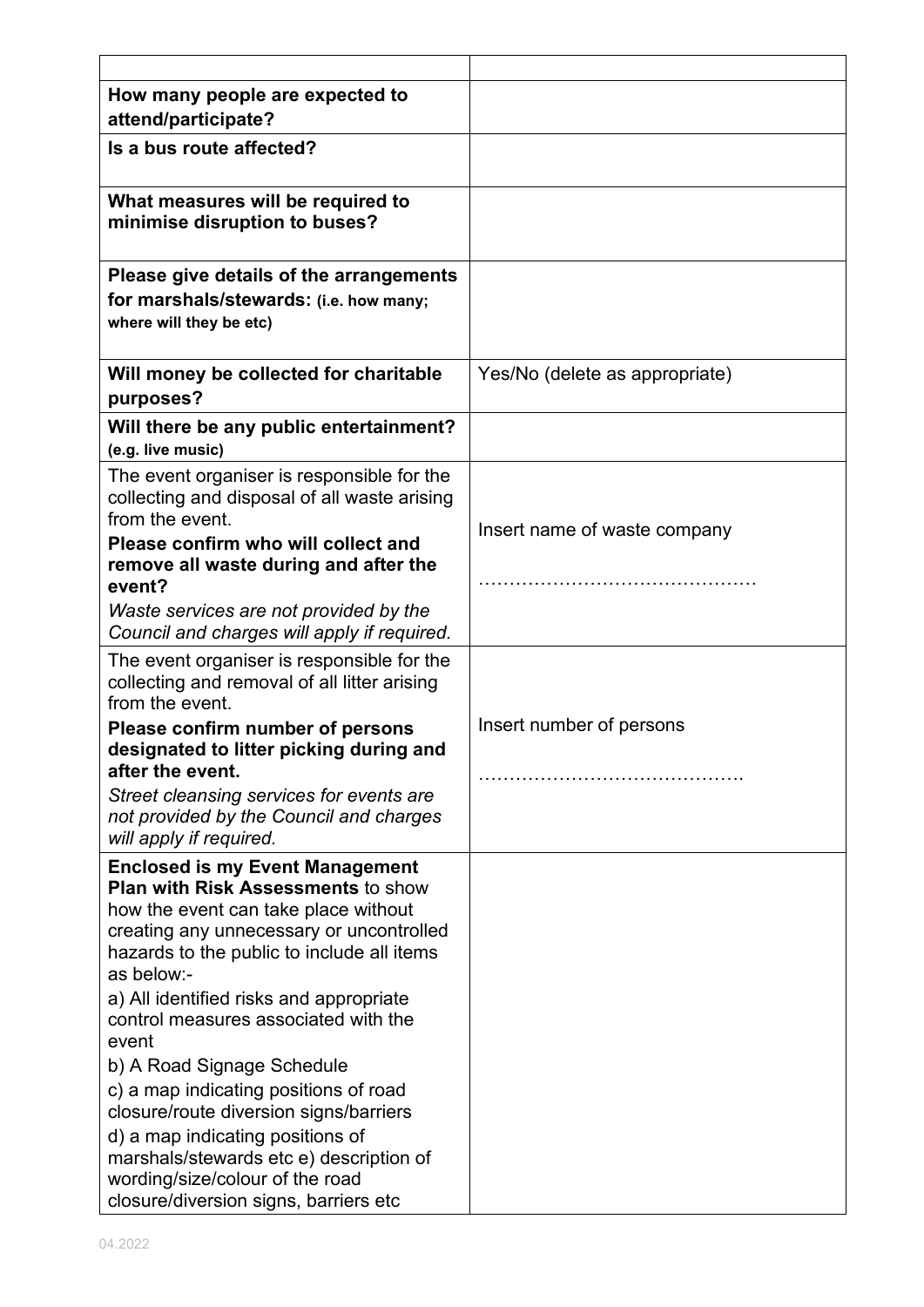| f) An Event Management plan for setting<br>out the Closure                                                                                                                                                             |  |
|------------------------------------------------------------------------------------------------------------------------------------------------------------------------------------------------------------------------|--|
| g) A contingency Plan, which should<br>identify measures that are in place to<br>ensure safety of the public and<br>participants and access for emergency<br>services in the event of any unforeseen<br>circumstances. |  |

Applicants undertake to litter pick the road after the event as far as reasonably practical, or if this does not occur pay for any exceptional street cleaning costs.

#### **Please include an annotated map of the closure and diversion.**

#### **FEE:**

I enclose a payment or receipt of payment for £100 (Remembrance Day Events exempt).

| ากature:<br>-<br>- ت<br>. |  |
|---------------------------|--|
|                           |  |

## **ANY ORDER MADE WILL BE SUBJECT TO:**

- Reasonable pedestrian access being available at all times.
- Vehicular access for emergencies being available at all times.
- Road closure and diversion sign being erected to the approval of the Highway Authority at the cost of your organisation and removed by them at the end of the temporary closure.
- Your organisation being responsible for stewards in the event.
- Your organisation being responsible for clearing the Highway immediately after the conclusion of the event and for any damage which may be a patient to the Highway, including street furniture, during the entire period of preparation, event and clearing up operation.
- Street fire hydrant must not be obstructed.
- No assistance can be given by the Police in the removal of vehicles from the closed length of road during the preparation of the event.
- No claims will be entertained by the County Council (as Highway authority), the District Council, the Town or Parish Council or any statutory undertaker in respect of any accident, damage or injury sustained as a result of the event; the onus is on your organisation to obtain necessary insurance cover.
- Your organisation being responsible for notification to all those effected by the Order, especially those fronting the Order, in writing 14 days prior to the event.
- Separate application being made for any necessary Licences or permits for entertainment, charitable collection etc.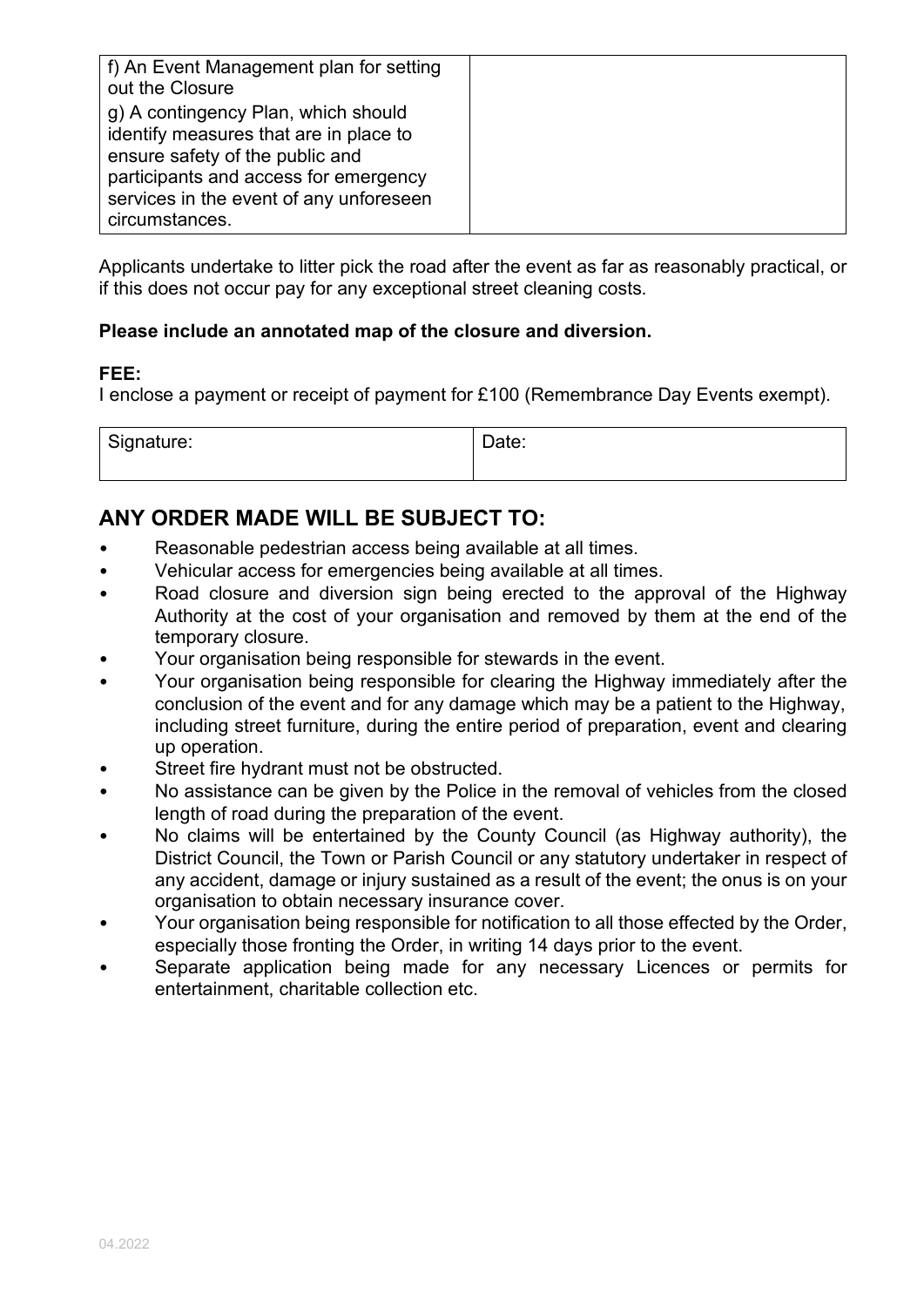Rother District Council is committed to ensuring that your privacy is protected and will only use and store your personal data in line with the General Data Protection Regulation 2016 and the Data Protection Act 1998. We collect and use your personal data in order to provide services you have requested from us or to carry out our legal obligations to you. We will not disclose your personal data to any third parties, unless we need to do so to provide a service to you or we are legally required to do so. We may share your personal data with other Council departments in order to provide the service you have requested and to ensure that the information we hold about you is accurate and up to date. Our Privacy Policy sets out how we collect, use and securely hold your data and can be viewed at [www.rother.gov.uk/article/10065/Privacy-Copyright-and-Legal](http://www.rother.gov.uk/article/10065/Privacy-Copyright-and-Legal) If you want more information on how a particular Council service uses your personal data, please view the Privacy Notices on our website using the following link: [www.rother.gov.uk/article/10065/Privacy-Copyright-and-Legal](http://www.rother.gov.uk/article/10065/Privacy-Copyright-and-Legal)

**Please return to:** 

**Environmental Services & Licensing, Town Hall, Bexhill-on-Sea, East Sussex, TN39 3JX** 

**[licensing@rother.gov.uk](mailto:licensing@rother.gov.uk)**

*Please include Event Health and Safety Information*